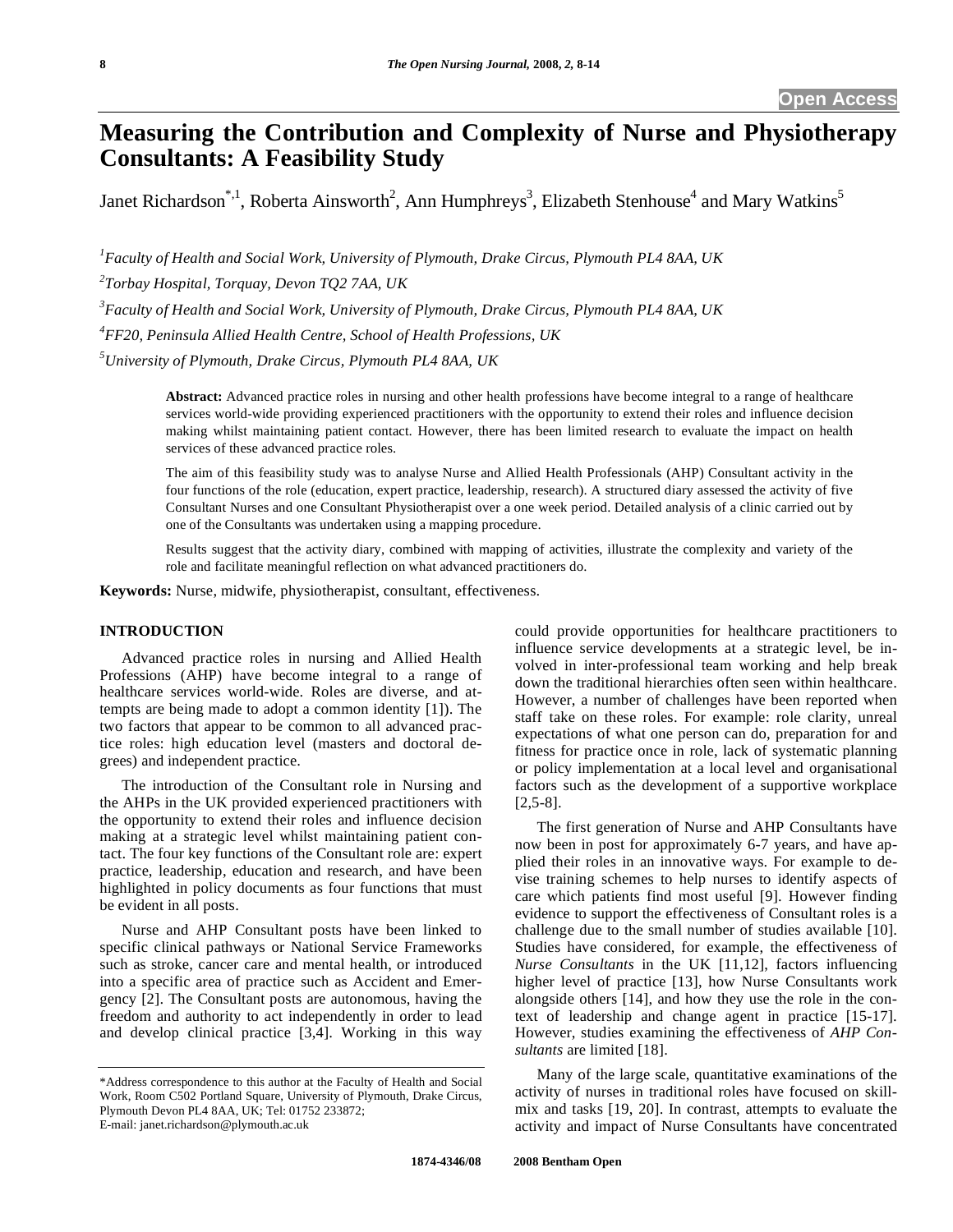on Consultant *perceptions,* and failed to provide supporting data on what Consultants actually do [21]). This is evidenced by the work of Guest and Coster *et al*. [22,23] who used a self-administered questionnaire and asked participants to rate their involvement in activities associated with the Consultant role using a Likert-type scale. Analysis of the data provided mean scores and the results were presented as levels of involvement in the specific activities, eight management activities and the four functions of the Consultant role. Structured diaries were one of the data collection tools used in Unsworth and Cook's study [24]; the information collected over a four-week period was very detailed and included recording each activity undertaken, an activity description form, any involvement of others and whether it was a 'oneoff' episode or a regular occurrence. Unfortunately analysis of the diaries was not fully documented.

 The strength of diaries as a data collection tool is that they can be structured or unstructured, provide first hand reporting of a situation and can generate large amounts of data [25-27]). However, the limitations include poor compliance of the participant and the incompleteness of the recording [24]. There are a number of examples of the use of structured and unstructured diaries in health care research to record the experiences of patients. These include older people living with chronic health problems [28]; health and wellbeing in families in rural Australia [29] and use of a diary to record near misses and minor injuries [30].

 There is evidence that structured, semi-structured diaries or activity logs have been used in multi-method studies to examine the work of health care staff. Examples include the work of Macmillan Nurses in two care settings [31]; a time and motion study of psychiatric clinical nurse specialists in North America [32] and measurement of the time spent on patient care by specialist palliative care nurses in Germany [33]. Time sampling involves the participant recording their activity at designated times [34]. Robson [26] describes this as 'interval sampling'. In 'event sampling' the trigger for recording is the occurrence of a pre determined activity. This approach is chosen when the occurrence is infrequent, eliminating the risk that data could be incomplete [25,34].

 Given the lack of evidence about the impact and effectiveness of these relatively new advanced practitioner roles, it is important to understand what Consultants do by assessing their activity.

#### **AIM**

 The aim of this study was to carry out an analysis of current Nurse and AHP Consultant activity and examine this activity in the context of the four functions of the role (education, expert practice, leadership, and research).

## **OBJECTIVES**

- 1. To construct, pilot and test a diary to collect data on Consultant activity.
- 2. To analyse Consultant activity in relation to the four functions of the role.
- 3. To assess role complexity using an example of one Consultant session.

## **METHODS**

 A mixed-method approach was used: discussions with Consultants provide the qualitative data used to construct the activity diary; activities were recorded in time-units enabling quantitative analysis of activities related to key functions of the role; situation analysis provided a contextual explanation and pictorial representation of an example of activity during a specific time-frame.

 To examine the tasks undertaken by the Consultants, a structured activity diary was selected in order to use an 'interval sampling' approach. This allowed each Consultant to record items of activities throughout their working week. These activities could be analysed according to the four functions of the role. The length of the interval between activity recording has to be a 'psychologically meaningful time frame' according to [34] otherwise compliance may be compromised. Sampling at fifteen minute intervals was selected because it is not too long to affect recall and not too demanding on time. This sampling allowed for the recording of more than one of the activities simultaneously in a fifteen minute period.

## **Participants**

 A purposive sample of 6 Consultants (5 Nurse Consultants and 1 Physiotherapy Consultant) employed in a specific region within the UK (the region providing sponsorship for the study) were invited to take part in the study. Selection criteria:

- Representation for the whole of the region providing sponsorship
- Representative of the number of professionals in Consultant roles (at the time of the study there were no Midwife Consultants in post)
- Representative of the range of specialisms: mental health, primary care, acute care
- In a Consultant post at least 2 years
- Must have a supporting 'sponsor' in the form of Nurse / AHP manger

## **Data Collection**

 Guided discussions with the Consultants were undertaken in order to establish a detailed understanding of activities they perform on a daily basis. Subsequent thematic analysis identified independent activities within the Consultant role. These activities were given a numerical code and classified under the four functions and used to construct the activity diary (Table **1**.).

 The Consultants were asked to comment on the classification of the activities and two of the Consultants piloted the activity diary for one day. Following feedback from the pilot relevant amendments were made. From the pilot it was clear that activities such as travel and administration could be related to any of the four functions of the role, hence the duplication of these activities in the activity diary. Data collection involved two stages. Stage one involved collecting data using the activity diaries in order to build the 'rich picture' to inform the situation analysis in stage two. The activity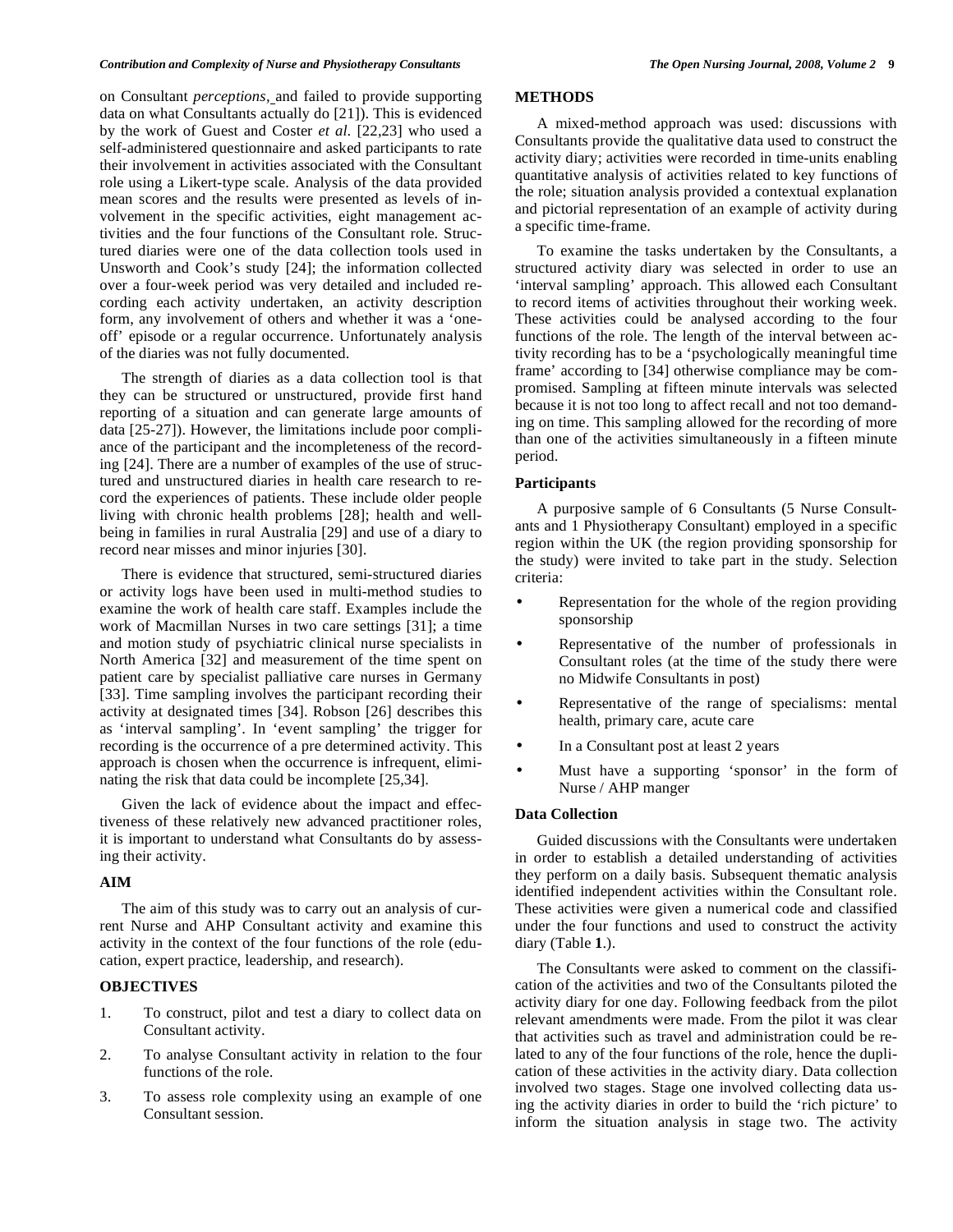#### **Table 1. Activity Codes**

| <b>Activity Type</b>      | <b>Expert Practice</b>                                        | Leadership                                               | <b>Education</b>                                    | <b>Research</b>                                       |
|---------------------------|---------------------------------------------------------------|----------------------------------------------------------|-----------------------------------------------------|-------------------------------------------------------|
| <b>Specific Activity:</b> | 1 Dealing with complex<br>cases                               | 19 Board-level input                                     | 37 Conference presentation                          | 49 Carrying out an audit                              |
|                           | 2 Development of own<br>practice                              | 20 Development of other staff                            | 38 Facilitating learning in<br>clinical environment | 50 Accessing research for<br>practice                 |
|                           | (e.g. on a course, learn-<br>ing a skill)                     |                                                          |                                                     |                                                       |
|                           | 3 Giving advice                                               | 21 Facilitating the multi-<br>disciplinary team          | 39 Formal teaching in the<br>Trust                  | 51 Evaluating a service devel-<br>opment              |
|                           | 4 Making diagnosis                                            | 22 Implementing a service<br>development                 | 40 Formal teaching in the<br>University             | 52 Data collection                                    |
|                           | 5 Planning care                                               | 23 Line management of staff                              | 41 Planning educational pro-<br>grammes             | 53 Data analysis                                      |
|                           | 6 Prescribing medica-<br>tion                                 | 24 Mentoring staff                                       | 42 Preparing teaching for<br>Trust                  | 54 Planning research                                  |
|                           | 7 Requesting diagnostic<br>tests                              | 25 National level input                                  | 43 Preparing teaching for<br>University             | 55 Research ethics (applying<br>or committee matters) |
|                           | 8 Referral to medic                                           | 26 Providing medical consult-<br>ant cover               | 44 Travel                                           | 56 Research presentation                              |
|                           | 9 Referral to other<br>professional                           | 27 Planning a service devel-<br>opment                   | 45 Administration                                   | 57 Travel                                             |
|                           | 10 Providing a special-<br>ist intervention (eg<br>injection) | 28 Strategic planning                                    |                                                     | 58 Administration                                     |
|                           | 11 Case Assessment                                            | 29 Managing Clinical Super-<br>vision                    |                                                     |                                                       |
|                           | 12 Group Session Care                                         | 30 Chairing Meeting                                      |                                                     |                                                       |
|                           | 13 Critical Care analy-<br>sis                                | 31 Supervising Implementa-<br>tion of Nursing Guidelines |                                                     |                                                       |
|                           | 14 Travel                                                     | 32 Travel                                                |                                                     |                                                       |
|                           | 15 Administration                                             | 33 Administration                                        |                                                     |                                                       |
| If other code used        | 16 Other                                                      | 34 Other                                                 | 46 Other                                            | 59 Other                                              |
| please specify activity   | 17 Other                                                      | 35 Other                                                 | 47 Other                                            | 60 Other                                              |
|                           | 18 Other                                                      | 36 Other                                                 | 48 Other                                            | 61 Other                                              |

diaries were distributed to each participating Consultant (N=6). They were requested to complete the activity diary for a 7-day period commencing Monday 00.01hrs until Sunday 23 59hrs in a designated week. Contact details of the members of the project team were available to answer queries related to the study. Completed diaries were returned to the research team for analysis. Activities were recorded as codes for each 15 minute time-interval in order that the amount of time spent on each activity could be calculated.

 The situation analysis (Stage 2.) involved examining multiple coding (i.e. a number of activities recorded within a single time-frame) using a Soft Systems Methodology (SSM) mapping procedure in order to help to identify concurrent themes. This was accompanied by a summary of the activity under investigation during this time-interval and was based on the Consultant's clinic notes. SSM is used to analyse situations that are ill-defined, unstructured, or complex. Although the model has seven stages, it was only appropriate to apply the first two stages to the data in the current study.

# **Data Analysis**

 Two members of the project team examined the completed diaries for obvious violations and errors independently and collectively. Activity codes were single entered onto a database by each time event (15 minute units), a maximum of four activity codes had been recorded for each time unit. Other members of the project team examined the data for errors and inconstancies as a review of the accuracy and consistency of data entry. Queries were highlighted and discussed with the project team, rechecked against the original and if required re entered. Results are presented as total number of hours and percentages.

# **RESULTS**

# **Consultant Activity**

 Six Consultants completed a diary for the 7 day study period. Collectively the Consultants worked 330.15hours per week, a mean of 55hours during the seven-day study period (Table **2**).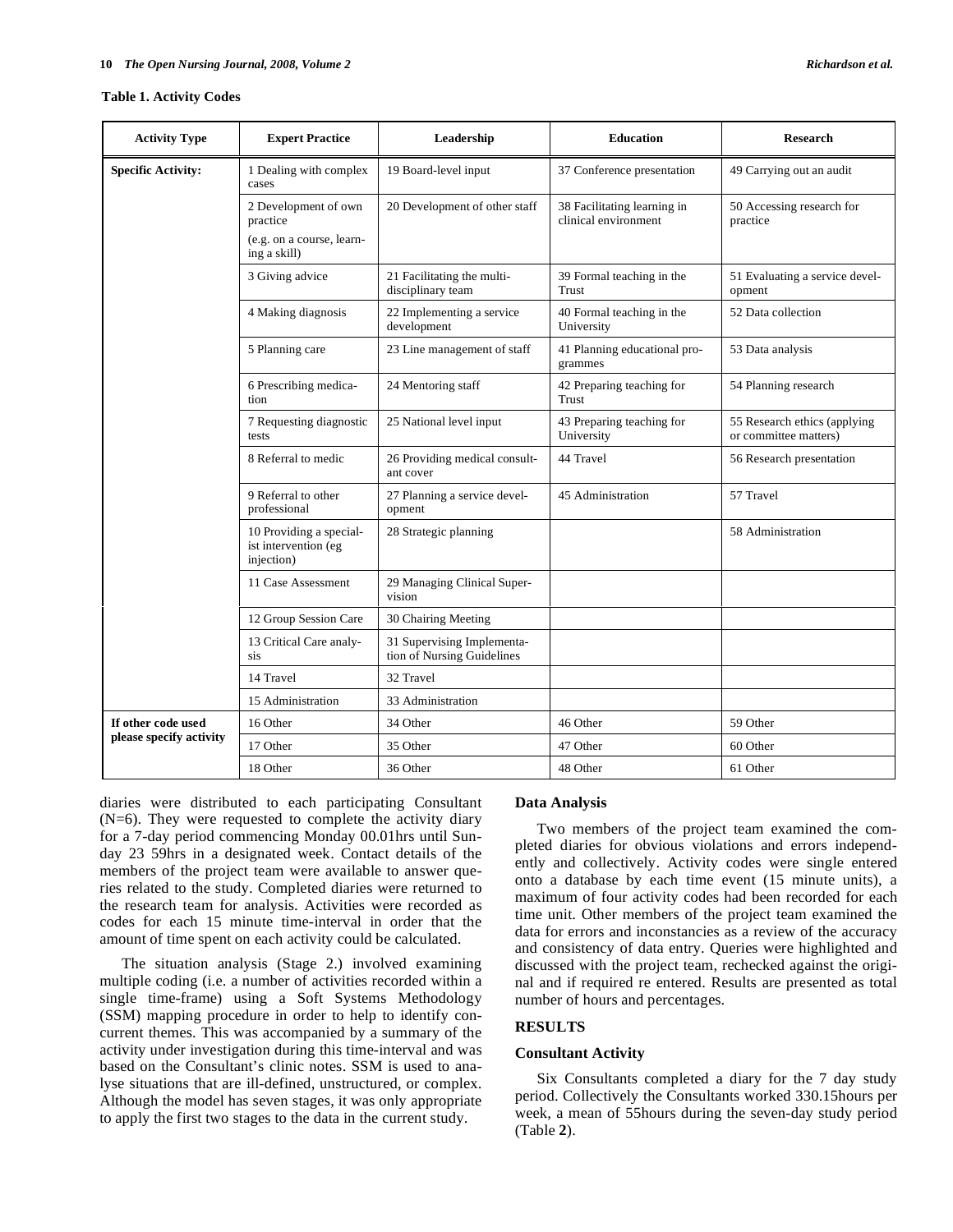| <b>Consultant</b>       | <b>Monday</b> | <b>Tuesday</b> | Wednesday | <b>Thursday</b> | Friday | <b>Saturday</b> | <b>Sunday</b> |
|-------------------------|---------------|----------------|-----------|-----------------|--------|-----------------|---------------|
|                         | 12 30         | 12.15          | 12.30     | 12.30           | 12.30  | 1.30            | 1.30          |
| $\Omega$                | 13.45         | 11.15          | 8.30      | 8.30            | 8.30   | 0.00            | 3.30          |
| $\overline{\mathbf{c}}$ | 12.15         | 11.15          | 11.30     | 11.45           | 11.45  | 4.45            | 6.00          |
| 4                       | 9.15          | 8.15           | 10.15     | 9.00            | 8.00   | 0.00            | 0.00          |
|                         | 10.45         | 10.15          | 12.00     | 10.45           | 8.15   | 0.00            | 4.00          |
| 6                       | 8.30          | 9.15           | 8.30      | 8.00            | 5.15   | 0.00            | 0.00          |

**Table 2. Number of Hours Worked by Consultants by Day** 

 Extensive analysis was undertaken to estimate the proportion of time spent on the four functions, and activity undertaken within each function. Patterns of work in terms of activities and hours worked were very different for each Consultant. However, it was clear from the data that expert practice was afforded the highest priority in terms of time spent on this aspect of the role (Fig. **1**).



Fig. (1). Percentage of week worked within each pillar for all consultants.

 The diversity of the role could also be seen in different working patterns on different working days (Table **3**).

 Fig. (**2**) provides an example of expert practice activity for one Consultant on one day.

# **Situation Analysis**

 Several Consultants demonstrated multitasking within a 15 minute time event evidenced by multiple coding. Therefore in order to provide an example of how this multiple coding related to the four key functions of the role one clinical setting was examined in more detail using a situation analysis and mapping procedure. The Consultant Physiotherapist provided this example as she had more extensive multiple coding of activities than the other Consultants. Based on the Soft Systems Methodology. Fig. (**3**) shows the interrelationship of tasks within and between role functions, and is based on multiple coding by the Physiotherapy Consultant during an outreach teaching clinic. The numbers in the circles relate to the relevant activity code as detailed in Table **1**.

 Details of the context based on this Consultant's clinic notes are provided in Box **1**. The Consultant had established a teaching shoulder clinics as a service development in order to combine the clinical expert element of the Consultant post with education and leadership. Referrals were made by medical consultants, general practitioners and other physio-



**Fig. (2).** Expert practice activity for consultant nurse 2 on Monday.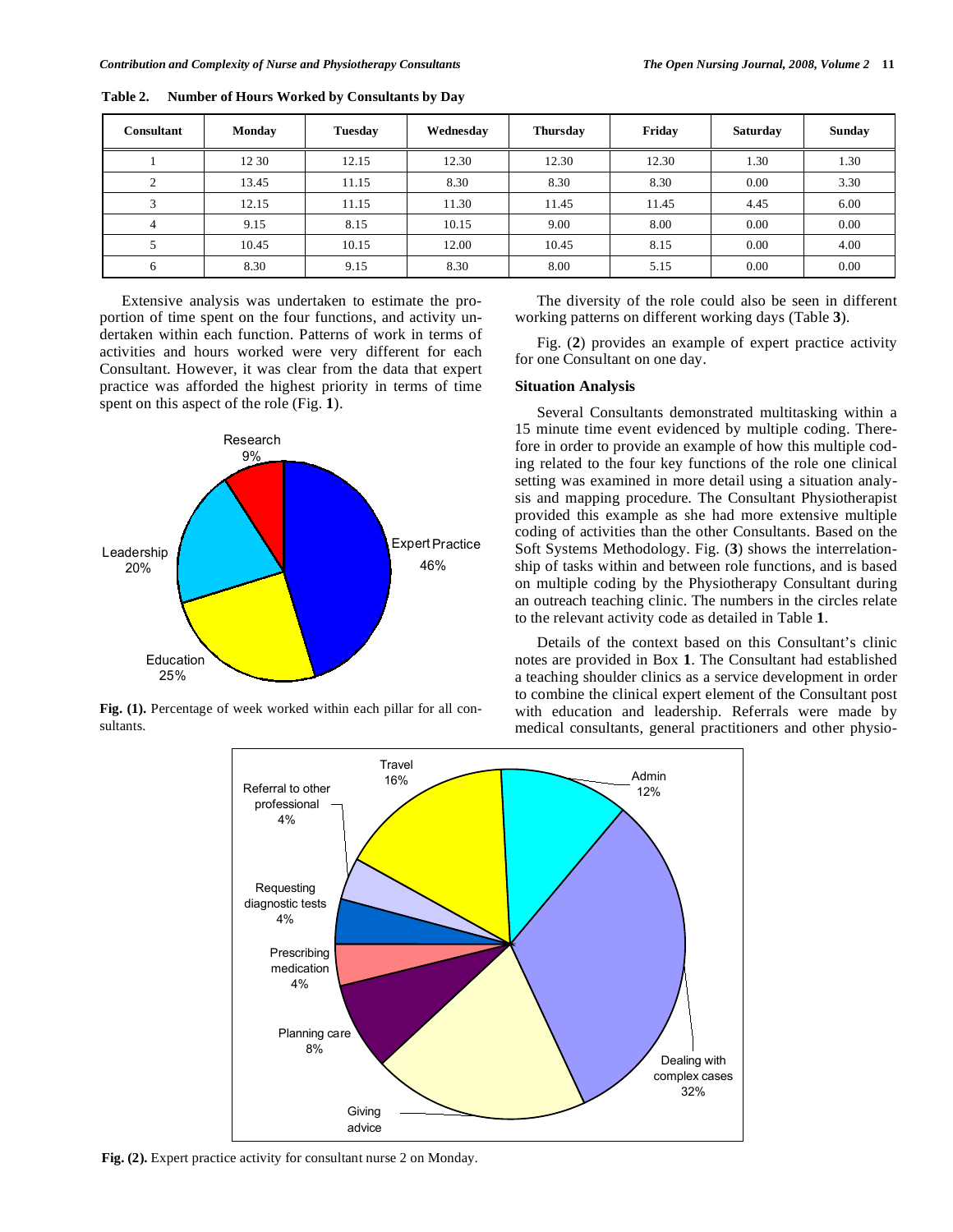|                 | <b>Expert Practice</b> | Leadership  | <b>Education</b> | <b>Research</b> |
|-----------------|------------------------|-------------|------------------|-----------------|
| <b>Monday</b>   | 3hrs 15mins            | 2hrs 45mins | 4hrs 00mins      | 1hr 00mins      |
| <b>Tuesday</b>  | 4hrs 15mins            | 2hrs 45mins |                  | 1hr 30mins      |
| Wednesday       | 9hrs 00mins            | 2hrs 00mins |                  |                 |
| <b>Thursday</b> | 5hrs 15mins            | 4hrs 45mins | 2hrs 30mins      |                 |
| Friday          | 6hrs 45mins            |             |                  | 1hr 00mins      |
| <b>Saturday</b> |                        |             |                  |                 |
| <b>Sunday</b>   |                        | 1hr 00mins  |                  | 3hrs 00mins     |

**Table 3. Number of Hours Worked Within Each Pillar for Consultant Nurse 5** 

therapists, and are predominantly patients with a complex presentation, those whose physiotherapy treatment had been unsuccessful, or whose diagnosis was uncertain.

 Three clinics run simultaneously with physiotherapists of varying experience conducting each clinic, with the Consultant Physiotherapist working across the clinics using her expertise to support diagnosis, intervention and decision-making. The tasks undertaken by the Consultant Physiotherapist alone include giving steroid injections into affected joints, requesting X-rays and ultra sound scans and placing patients requiring specific procedures directly onto the surgical waiting list.

# **DISCUSSION**

 The activity diary appeared to be a useful tool for examining what Nurse and AHP Consultants actually do during the course of their daily work. However, the complexity of the role and the inter-relationship of these activities were not captured by the activity analysis alone. The detailed examination of a clinic example using the Consultant Physiotherapist's clinic notes, together with the activity analysis and subsequent 'mapping' procedure, provided further detail about what was actually taking place in the clinic when multiple activity codes were entered into the diary. Analysis of this multiple coding suggests that within a 15 minute time event, Consultants have the capacity to integrate four functions of their role simultaneously. This is an aspect of Consultant work not previously captured, and begins to explore the complexity and diversity of the role and potential for the Consultant to role model different aspects of advanced practice simultaneously. Measurement of *activity* provides a more accurate assessment of Consultant roles than measures



**Fig. (3).** Multiple coding for consultant physiotherapist (outreach teaching clinic 8.30am-12md).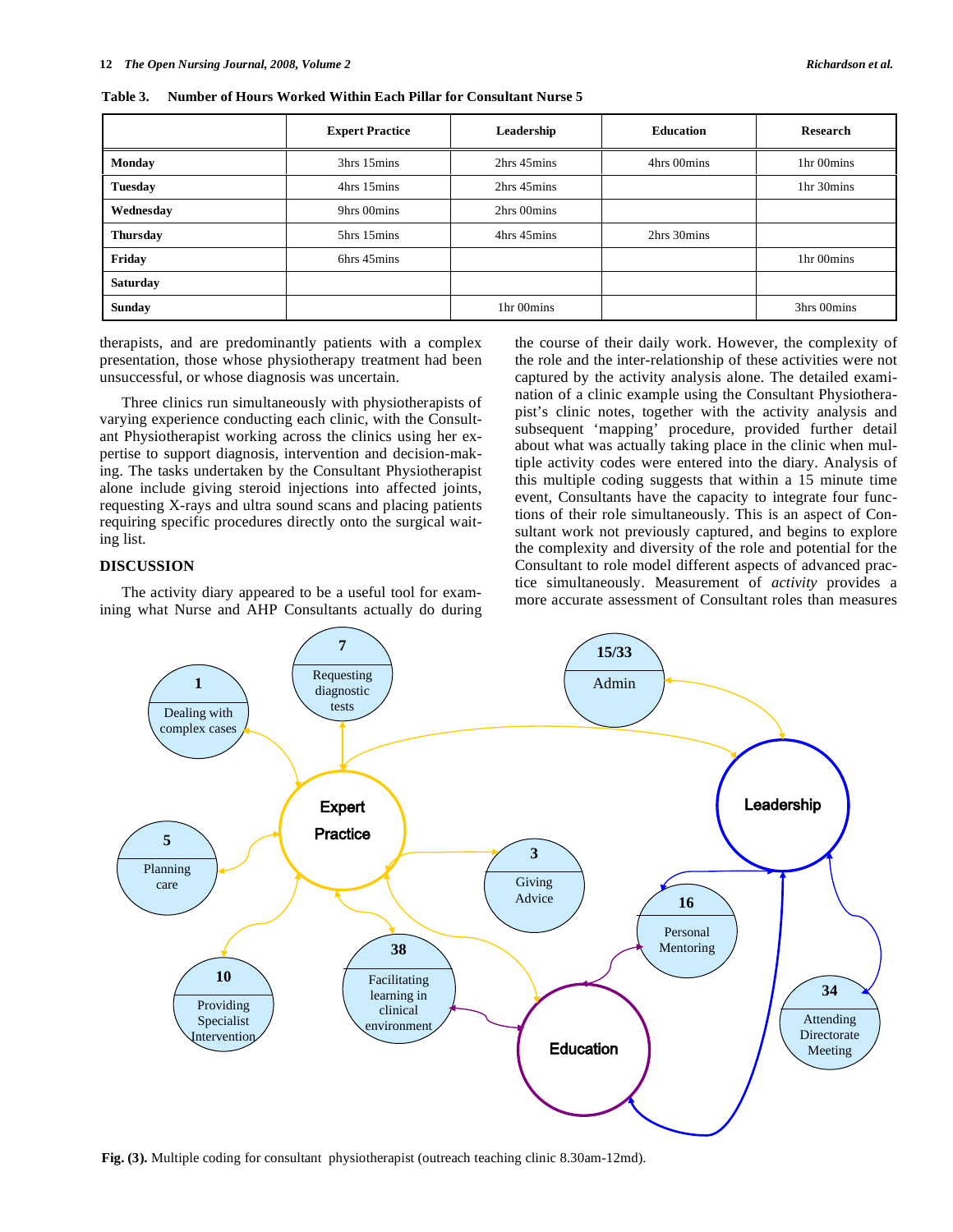#### **Box 1. Context of Situation Analysis Based on Clinic Notes**

|       | Breakdown for the Teaching Clinic During Multiple Coding (8.30am-12md):                                                                                                              |
|-------|--------------------------------------------------------------------------------------------------------------------------------------------------------------------------------------|
| 8.30  | A patient was assessed and given an injection with advice regarding the possible side effects and modification of activity.                                                          |
| 8.45  | Assisted another clinician in planning of further treatment and advised a patient regarding these plans.                                                                             |
| 9.0   | Reviewed a junior physiotherapist assessing a patient, helped to facilitate her developing a treatment plan and advised the patient.                                                 |
| 9.15  | Assessed another patient, carried out an injection and gave the patient advice regarding the possible side effects and modification of activity.                                     |
| 9.30  | Reviewed a junior physiotherapist assessing a patient, helped to facilitate her developing a treatment plan and advised the patient.                                                 |
| 9.45  | Observed a physiotherapist carrying out a technique and then wrote up patient notes.                                                                                                 |
| 10.0  | Reviewed physiotherapists assessing patients, helped to facilitate the development of treatment plans and advising patients.                                                         |
| 11.0  | Helped a junior physiotherapist assess and treat a very angry and aggressive patient, developing a treatment plan that was acceptable to the patient.                                |
| 11.15 | Reviewed a physiotherapist assessing a very complex patient, helped to facilitate her developing a treatment plan advised the patient, and referred<br>for an X-ray and scan.        |
| 11.30 | Reviewed a junior physiotherapist assessing a patient, helped to facilitate her developing a treatment plan, taught an advanced manipulative tech-<br>nique and advised the patient. |
| 11.45 | Reviewed a junior physiotherapist assessing a patient, helped to facilitate her developing a treatment plan, taught an advanced manipulative tech-<br>nique and advised the patient. |

12.00 Administration

of *perception* of activity. Multiple coding reflects the complexity of the role and the extent to which the different functions overlap and are undertaken simultaneously. This supports previous studies that highlight the complexity and diversity of the Consultant role [21]). Coster *et al.* [23]) found that the greater the number of activities Consultants reported being engaged in, the higher they rated the impact they had on their service. The current study has demonstrated how Consultants undertake multiple activities in the context of expert practice, and how these activities overlap with other functions, for example education and leadership. Although Consultant roles, by their very nature are diverse, developing an understanding of what Consultants do and how what they do impacts on patient outcomes is essential for the sustainability of the role.

 This feasibility has a number of weaknesses that require attention prior to conducting a larger study of Nurse and AHP Consultant activity. Multiple coding of activities produced a number of codes within individual time-units, thus providing an analytical challenge. For example the pie charts developed in order to illustrate activity only reflected one element (code). Furthermore, not all of the Consultants used multiple coding in their activity diaries. Failure to code multiple activities within a time-unit may have been due to the instructions on the diary as it was not explicit that multiple coding was an option. Thus Consultants may have underreported activity. Additionally, the different categories of administration carried different codes which added to the complexity and was possibly unnecessary. This was only a snapshot of a one week period, and pertinent elements of the job may well have been omitted as none of the consultants was able to identify a "standard" week. Furthermore, the method relied on the Consultants recording their own activities rather than an independent observation of what they were doing. However, the activity diary and subsequent mapping of activities clearly provides a useful tool for assessing Consultant activity.

 While the results may not be generalisable to other Consultants, the methods could be applied to different settings and used to compare and contrast advanced practitioner roles. The strength of the methods used in this study lie in the ability to reflect the complexity and variety of the role, and provides an opportunity for comparisons between disciplines. Further research should also assess the activities in relation to measures of impact, for example patient outcomes and skills development in other staff.

# **ACKNOWLEDGEMENTS**

 The study was commissioned by the South West Peninsula Strategic Health Authority and Plymouth Teaching Primary Care Trust.

#### **REFERENCES**

- [1] MacDonald JA, Herbert R, Thibeault C. Advanced practice nursing: unification though a common identity. J Prof Nurs 2006; 22(3): 172-9
- [2] McSherry R, Johnson SC. Demystifying the Nurse/Therapist Consultant: a foundation text. Nelson Thornes, Cheltenham, 2005.
- [3] Kelly LY, Joet LA. Dimensions of Professional Nursing.  $7<sup>th</sup>$  Edition, McGraw Hill, London, 1995.
- [4] Creasia LJ, Parker B. Conceptual Foundations of Professional Nursing Practice. Mosby, London, 1996.
- [5] Adams A, Pelletier D, Nagy S. Determining and discerning expert practice: a review of the literature. Clin Nurse Spec 1997; 11, 217- 222.
- [6] Nurse Practitioner UK. What is a Nurse Practitioner: Your questions answered, 1999.
- [7] Sneed NV. Power: its use and potential for misuse by nurse consultants. Clin Nurse Spec 1991; 5: 58-62.
- [8] Wilson–Barnett J. A Preliminary Evaluation of the Establishment of Nurse, Midwife and Health Visitor Consultants. Florence Nightingale School of Nursing and Midwifery, King's College, London, 2003.
- [9] Sandford R. I call it the rock and roll of nursing. Nurs Times 2004; 100(31): 28-9.
- [10] Lynch MP, Cope DG, Murphy-Ende K. Advanced practice issues: results of the ONS Advanced Practice Nursing survey. Oncol Nurs Forum 2001; 28(10): 1521-30.
- [11] Bent J. How effective and valued are nurse consultants in the UK? Nurs Times 2004; 100: 34-36.
- [12] Watkinson M. The impact of the diabetes nurse consultant. J Diabet Nurs 2004; 8: (3) 84.
- [13] Fairley D. Nurse consultants as higher level practitioners: factors perceived to influence role implementation and development in critical care. Intensive Crit Care Nurs 2003; 19: 198-206.
- [14] Dewing J, Reid B. A model for clinical practice within the consultant nurse role. Nurs Times 2003; 99: 30-32.
- [15] Haines C. The establishment of a nurse consultant role in paediatric intensive care: a reflective analysis. Nurs Crit Care 2002; 7: 73-83.
- [16] Manley K. Organisational cultural and consultant nurse outcomes: Part 1. Organisational culture. Nurs Stand 2000; 14(36): 34-38.